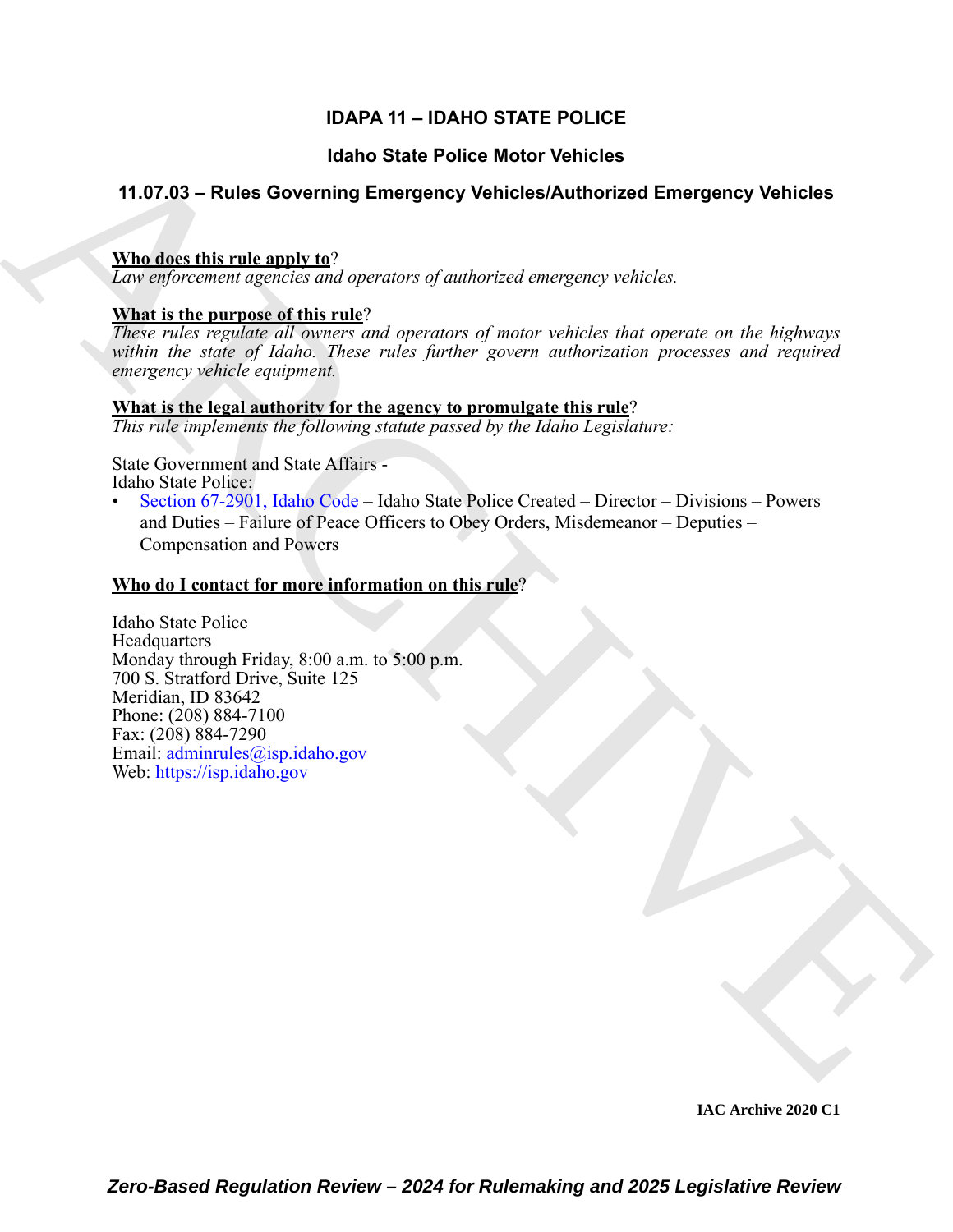# **Table of Contents**

# 11.07.03 - Rules Governing Emergency Vehicles/<br>Authorized Emergency Vehicles

| 021. Equipment Required. The Committee Committee Committee Committee Committee Committee Committee Committee C |  |
|----------------------------------------------------------------------------------------------------------------|--|
|                                                                                                                |  |
|                                                                                                                |  |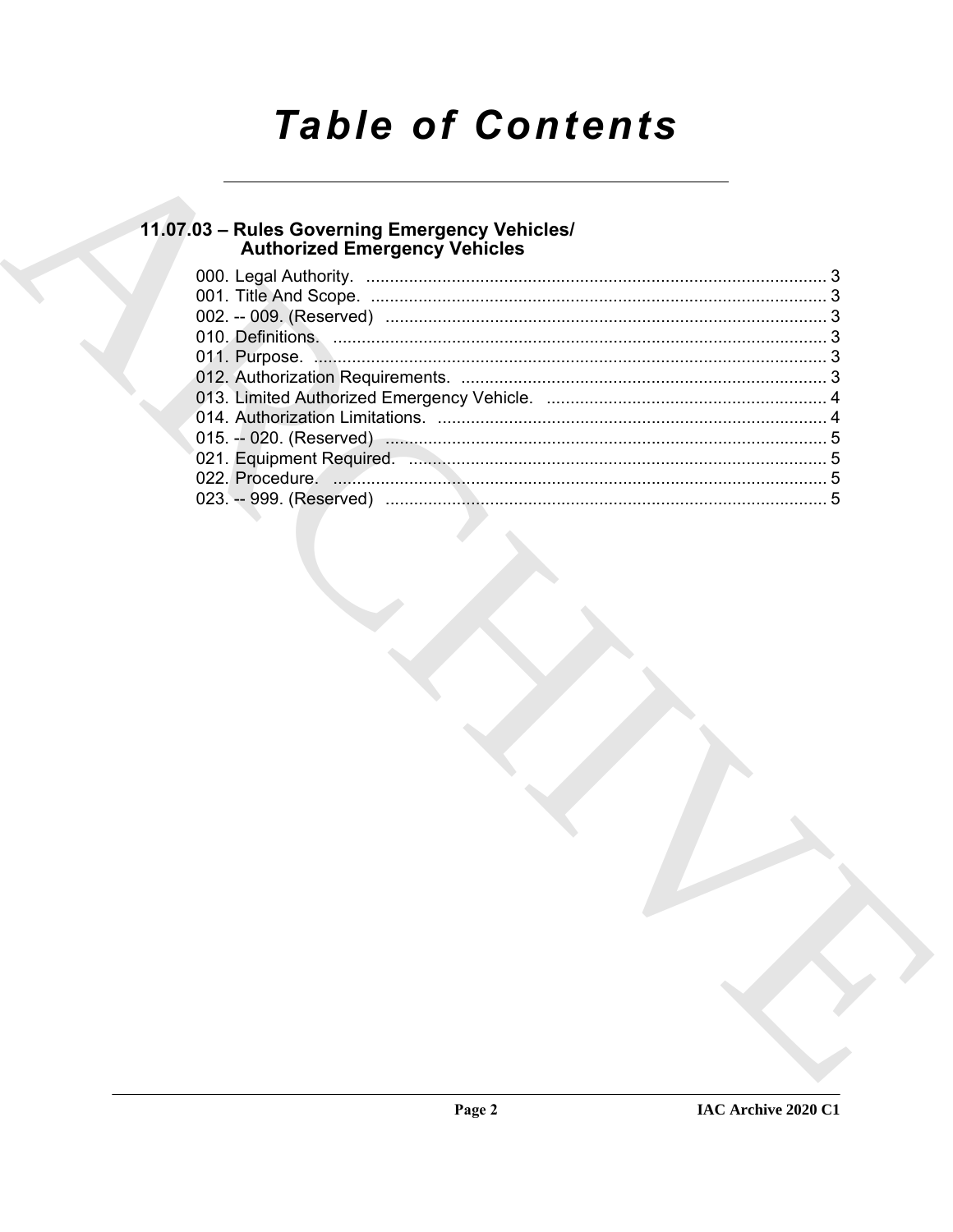#### <span id="page-2-0"></span>**11.07.03 – RULES GOVERNING EMERGENCY VEHICLES/AUTHORIZED EMERGENCY VEHICLES**

#### <span id="page-2-12"></span><span id="page-2-1"></span>**000. LEGAL AUTHORITY.**

#### <span id="page-2-16"></span><span id="page-2-2"></span>**001. TITLE AND SCOPE.**

#### <span id="page-2-3"></span>**002. -- 009. (RESERVED)**

#### <span id="page-2-11"></span><span id="page-2-9"></span><span id="page-2-4"></span>**010. DEFINITIONS.**

#### <span id="page-2-15"></span><span id="page-2-13"></span><span id="page-2-10"></span><span id="page-2-5"></span>**011. PURPOSE.**

#### <span id="page-2-14"></span><span id="page-2-8"></span><span id="page-2-7"></span><span id="page-2-6"></span>**012. AUTHORIZATION REQUIREMENTS.**

|               | 2901(4), Idaho Code.              | These rules are promulgated pursuant to the authority granted to the Idaho State Police pursuant to Section 67-                                                                                                                                                                                                                                                                                                                           | $(5-3-03)$  |
|---------------|-----------------------------------|-------------------------------------------------------------------------------------------------------------------------------------------------------------------------------------------------------------------------------------------------------------------------------------------------------------------------------------------------------------------------------------------------------------------------------------------|-------------|
| 001.          |                                   | TITLE AND SCOPE.                                                                                                                                                                                                                                                                                                                                                                                                                          |             |
|               | 01.<br>Emergency Vehicles."       | Title. These rules are titled IDAPA 11.07.03, "Rules Governing Emergency Vehicles/Authorized                                                                                                                                                                                                                                                                                                                                              | $(5-3-03)$  |
|               | 02.<br>of the Idaho State Police. | Scope. The rules apply to emergency vehicles/authorized emergency vehicles under the jurisdiction                                                                                                                                                                                                                                                                                                                                         | $(5-3-03)$  |
| $002. - 009.$ |                                   | (RESERVED)                                                                                                                                                                                                                                                                                                                                                                                                                                |             |
| 010.          |                                   | DEFINITIONS.<br>Unless specifically defined in this chapter, the definitions in Title 49, Chapter 1, Idaho Code apply to this chapter.                                                                                                                                                                                                                                                                                                    | $(3-20-20)$ |
| therein.      | 01.                               | Limited Authorized Vehicle. A vehicle to which a limited authorization is issued by the Director<br>for limited emergency uses as defined by the Director upon agreement with an applicant under terms specified                                                                                                                                                                                                                          | $(3-20-20)$ |
|               | 02.                               | <b>Driver</b> . Every person who is in actual physical control of an authorized emergency vehicle.                                                                                                                                                                                                                                                                                                                                        | $(3-20-20)$ |
| 011.          | PURPOSE.                          |                                                                                                                                                                                                                                                                                                                                                                                                                                           |             |
|               | 01.                               | General. The purpose of this chapter is to specify a procedure to be followed to obtain approval for<br>authorized emergency vehicles. Pursuant to Section 49-218, Idaho Code, the Director may designate any particular<br>vehicle as an authorized emergency vehicle upon a finding that designation of that vehicle is necessary to the<br>preservation of life or property or to the execution of an emergency governmental function. | $(5-3-03)$  |
|               | 02.                               | <b>Emergency Vehicles.</b> This chapter will not pertain to emergency vehicles as defined by Section 49-<br>123, Idaho Code, i.e., vehicles operated by any fire department or law enforcement agency of the state of Idaho or<br>political subdivision thereof, and ambulances of any public utility or public service corporation.                                                                                                      | $(5-3-03)$  |
| 012.          |                                   | <b>AUTHORIZATION REQUIREMENTS.</b>                                                                                                                                                                                                                                                                                                                                                                                                        |             |
|               | 01.                               | General. Any person, firm, corporation, or municipal corporation, desiring to have a vehicle<br>registered as an authorized emergency vehicle, pursuant to Section 49-218, Idaho Code, must apply for authorization<br>to the Director on forms provided by the department and:                                                                                                                                                           | $(3-20-20)$ |
|               | a.                                | Provide a description of:                                                                                                                                                                                                                                                                                                                                                                                                                 | $(3-20-20)$ |
|               | 1.                                | The specific geographic area in which the vehicle will be used as an authorized emergency vehicle.                                                                                                                                                                                                                                                                                                                                        | $(7-1-93)$  |
|               | ii.                               | The specific purposes for which the vehicle will be used as an emergency vehicle.                                                                                                                                                                                                                                                                                                                                                         | $(7-1-93)$  |
| number.       | iii.                              | The emergency vehicle listing year, make, model, vehicle identification number and license plate                                                                                                                                                                                                                                                                                                                                          | $(7-1-93)$  |
|               | iv.                               | The emergency lighting equipment to be used on the emergency vehicle.                                                                                                                                                                                                                                                                                                                                                                     | $(7-1-93)$  |
|               | V.                                | The emergency horns or warning devices to be used on the emergency vehicle.                                                                                                                                                                                                                                                                                                                                                               | $(7-1-93)$  |
|               | $\mathbf{b}$ .                    | Provide written documentation indicating the emergency vehicle will have radio communications<br>between a central dispatch location and, when applicable, between other emergency vehicles.                                                                                                                                                                                                                                              | $(3-20-20)$ |
|               | c.                                | Maintain a certificate or liability and property damage insurance executed by an insurer authorized<br>to transact insurance business with the state and have a copy on file in the Director's office and must be updated upon                                                                                                                                                                                                            |             |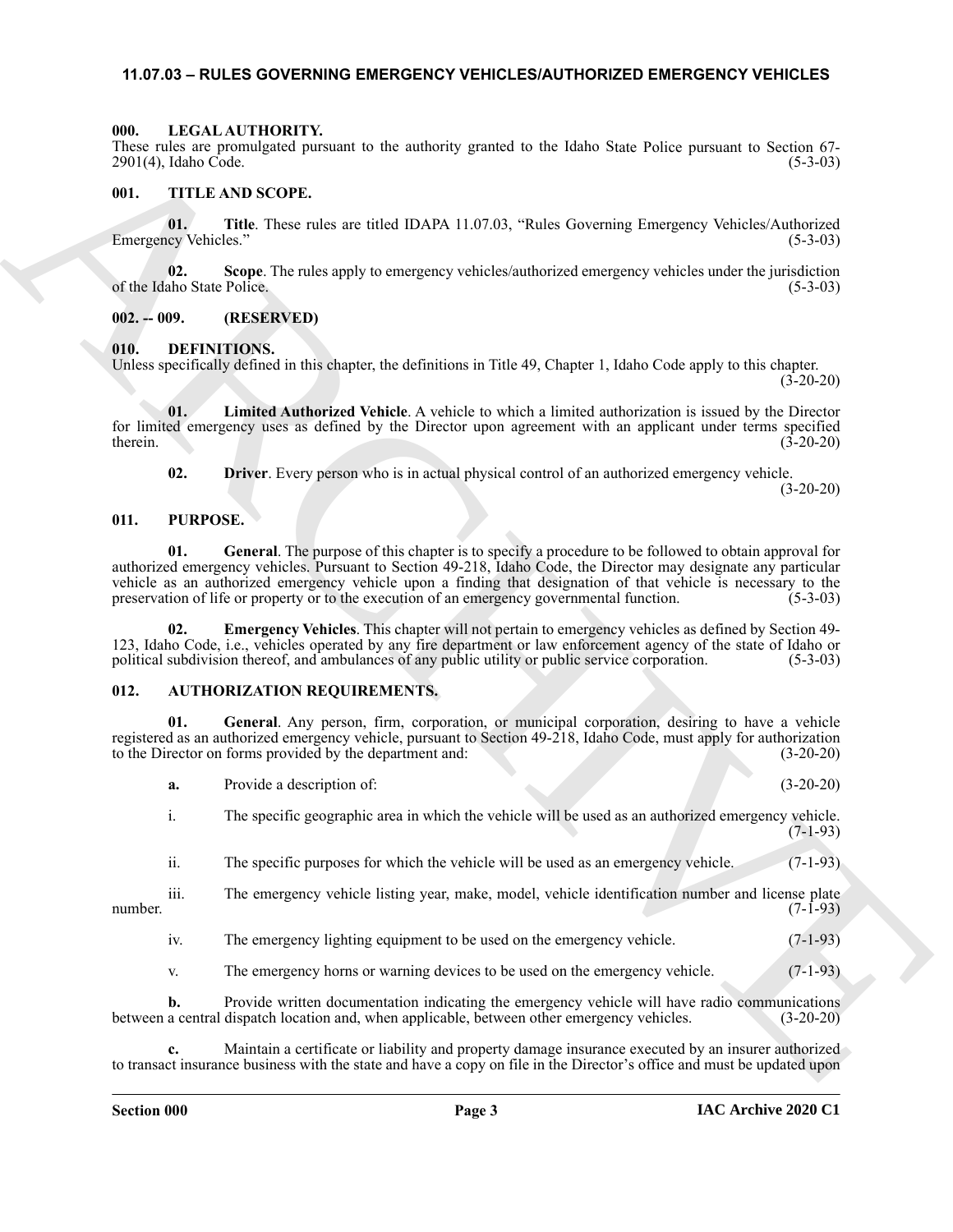#### <span id="page-3-7"></span><span id="page-3-6"></span><span id="page-3-0"></span>**013. LIMITED AUTHORIZED EMERGENCY VEHICLE.**

| b. |  |  | A description of the emergency lighting equipment to be used on the emergency vehicle. (7-1-93) |  |
|----|--|--|-------------------------------------------------------------------------------------------------|--|
|----|--|--|-------------------------------------------------------------------------------------------------|--|

<span id="page-3-8"></span>

| 02. |  | <b>Requirements.</b> Each driver of an authorized emergency vehicle must: | $(7-1-93)$ |
|-----|--|---------------------------------------------------------------------------|------------|
|     |  |                                                                           |            |

#### <span id="page-3-5"></span><span id="page-3-3"></span><span id="page-3-2"></span><span id="page-3-1"></span>**014. AUTHORIZATION LIMITATIONS.**

|                                 | <b>Vehicles/Authorized Emergency Vehicles</b><br><b>Idaho State Police</b>                                                                                                                                                                                                                                                                                                                                                                                  |             |
|---------------------------------|-------------------------------------------------------------------------------------------------------------------------------------------------------------------------------------------------------------------------------------------------------------------------------------------------------------------------------------------------------------------------------------------------------------------------------------------------------------|-------------|
|                                 | each renewal period, with notice of renewal being filed with the Director. The certificate must show expiration date,<br>liability (single event and aggregate) and property damage coverage.                                                                                                                                                                                                                                                               | $(3-20-20)$ |
|                                 | Provide an explanation of the nature and the scope of the duties, responsibilities and the authority<br>of the vehicle driver which necessitates the vehicle's registration as an authorized emergency vehicle.                                                                                                                                                                                                                                             | $(3-20-20)$ |
| е.                              | Provide a list of the names, addresses, birthdates, social security numbers of all persons who use<br>the vehicle as an authorized emergency vehicle.                                                                                                                                                                                                                                                                                                       | $(3-20-20)$ |
| f.<br>completed by each driver. | Provide written documentation as to the emergency vehicle driving courses and hours of instruction                                                                                                                                                                                                                                                                                                                                                          | $(3-20-20)$ |
|                                 | Provide a recommendation by the chief law enforcement officer or fire chief, if the vehicle is to be<br>used for firefighting purposes, of each jurisdiction in which the vehicle is to be used as an authorized emergency<br>vehicle stating that a need exists in such jurisdiction for the vehicle to be used as described in the application. The<br>Director may issue emergency vehicle authorization to vehicles which operate throughout the state. | $(3-20-20)$ |
| 013.                            | LIMITED AUTHORIZED EMERGENCY VEHICLE.                                                                                                                                                                                                                                                                                                                                                                                                                       |             |
| 01.                             | General. Any person, firm, corporation, or municipal corporation, desiring to have a vehicle<br>registered as a limited authorized emergency vehicle must apply for authorization to the Director on forms provided<br>by the department that provides the following information:                                                                                                                                                                           | $(3-20-20)$ |
| a.<br>and license plate number. | A description of the emergency vehicle listing year, make, model, vehicle identification number                                                                                                                                                                                                                                                                                                                                                             | $(7-1-93)$  |
| b.                              | A description of the emergency lighting equipment to be used on the emergency vehicle. (7-1-93)                                                                                                                                                                                                                                                                                                                                                             |             |
| 02.                             | Requirements. Each driver of an authorized emergency vehicle must:                                                                                                                                                                                                                                                                                                                                                                                          | $(7-1-93)$  |
| a.                              | Be eighteen (18) years of age or older.                                                                                                                                                                                                                                                                                                                                                                                                                     | $(7-1-93)$  |
| b.                              | Not have been convicted in any court within three (3) years of an offense of driving under the<br>influence of alcohol, drugs, or any other intoxicating substance, reckless driving, failure to stop or report an accident,<br>or any other conviction which the Director may deem a disqualifier to drive an authorized emergency vehicle.                                                                                                                | $(7-1-93)$  |
| c.                              | Not have had driving privileges suspended for any reason within the last three (3) years.                                                                                                                                                                                                                                                                                                                                                                   | $(7-1-93)$  |
| 014.                            | AUTHORIZATION LIMITATIONS.                                                                                                                                                                                                                                                                                                                                                                                                                                  |             |
| 01.<br>expiration date.         | <b>Durations</b> . The authorization proved by the Director will be for one $(1)$ year. The application for<br>continued emergency vehicle authorization or limited emergency vehicle authorization must be renewed prior to the                                                                                                                                                                                                                            | $(7-1-93)$  |
| 02.                             | Restrictions. An authorized emergency vehicle may not be used except as follows:                                                                                                                                                                                                                                                                                                                                                                            | $(7-1-93)$  |
| a.                              | Only by the drivers named on the original or amended application.                                                                                                                                                                                                                                                                                                                                                                                           | $(7-1-93)$  |
| b.                              | Only with the equipment described in the original or amended application.                                                                                                                                                                                                                                                                                                                                                                                   | $(7-1-93)$  |
| c.                              | Only within the geographical area described in the original or amended application.                                                                                                                                                                                                                                                                                                                                                                         | $(7-1-93)$  |
| d.                              | Only for the purposes set forth in the original or amended application.                                                                                                                                                                                                                                                                                                                                                                                     | $(7-1-93)$  |
|                                 |                                                                                                                                                                                                                                                                                                                                                                                                                                                             |             |

- **d.** Only for the purposes set forth in the original or amended application. (7-1-93)
- <span id="page-3-4"></span>**03. Limited Restriction**. A limited authorized emergency vehicle may not be used except as follows:  $(7-1-93)$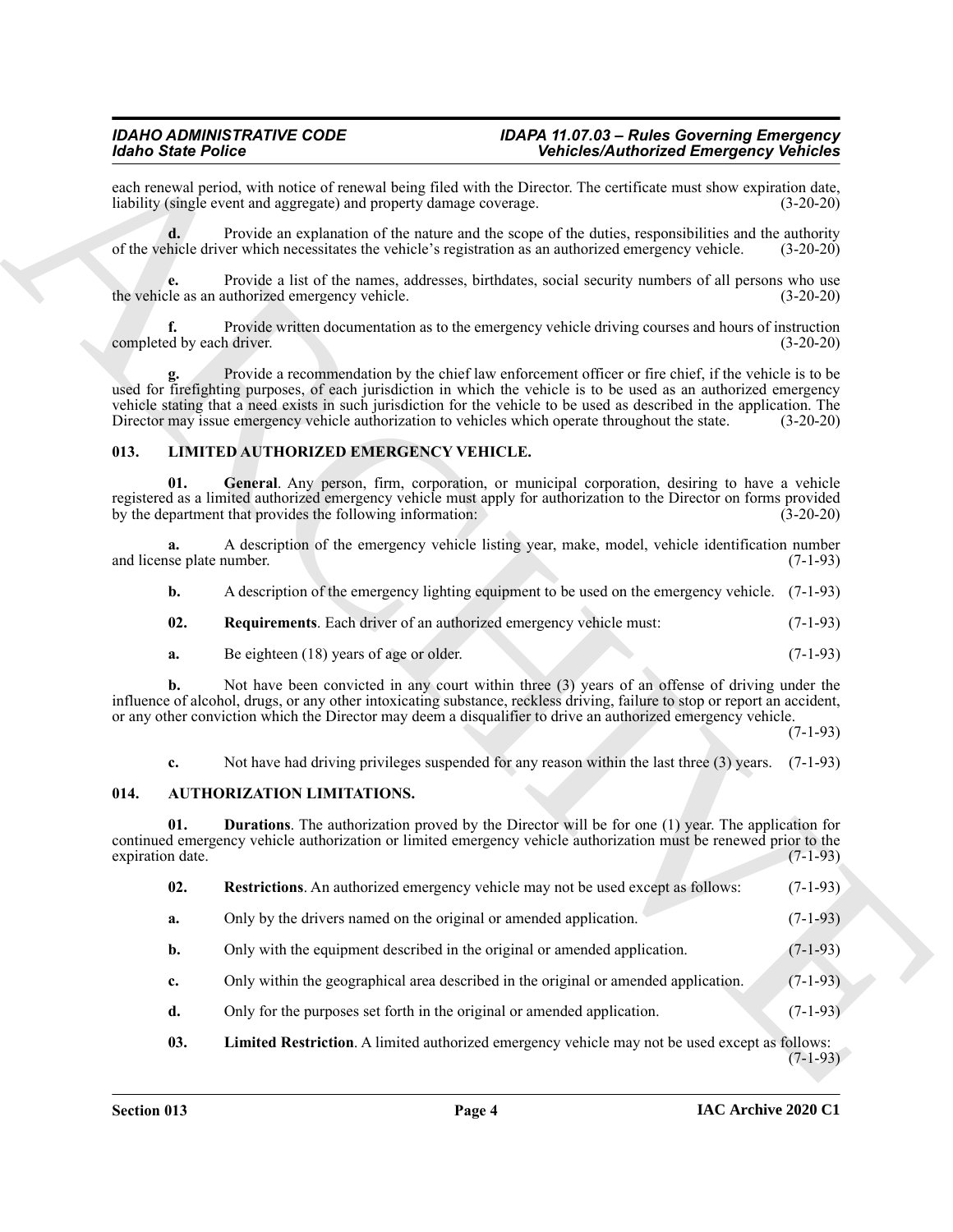**a.** Where a lane of traffic is obstructed or at the discretion of a peace officer, it may display a red, flashing light. (7-1-93)

**b.** To gain access to accident or emergency scenes, it may use interstate system emergency crossovers, provided such usage is done in a safe manner. (7-1-93)

**c.** It is unlawful and cause for immediate revocation of the limited authorization if red lights are used while traveling to or from an incident or an emergency or for any reason not described herein.  $(7-1-93)$ 

#### <span id="page-4-0"></span>**015. -- 020. (RESERVED)**

### <span id="page-4-4"></span><span id="page-4-1"></span>**021. EQUIPMENT REQUIRED.**

<span id="page-4-5"></span>**01. Authority**. Pursuant to Section 49-901, Idaho Code, the Director has authority to approve and disapprove warning lighting devices on emergency vehicles and to issue and enforce regulations for such emergency warning lighting devices. (5-3-03) warning lighting devices.

<span id="page-4-6"></span>**02. Equipment**. Every authorized emergency vehicle must be equipped in conformance with Section 49-623(3), Idaho Code, with at least one (1) red light visible in a three hundred and sixty (360) degree arc at a distance of one thousand feet (1000') under normal atmospheric conditions and/or an audible signaling device having a decibel rating of at least one hundred (100) decibels at a distance of ten feet (10'). a decibel rating of at least one hundred (100) decibels at a distance of ten feet (10').

#### <span id="page-4-8"></span><span id="page-4-7"></span><span id="page-4-2"></span>**022. PROCEDURE.**

Models State Police<br>
Where a has of teaches observed or at the denotion of a point where  $\frac{1}{2}$ <br>
The model of the state of the state of the state of the state of a point where  $\frac{1}{2}$ <br>
provides and the state of the s **01. Approval**. If the Director approves the application, he may issue a certificate of approval which is valid for thirty (30) days, during which time the emergency equipment may be installed. After installation of the emergency equipment, the applicant must bring the vehicle to a district office of the Idaho State Police to be examined to determine if the equipment is of an approved type and is properly mounted. An Idaho State Police officer must certify the results of this examination on a form prescribed and provided by the department, and the applicant must file the form with the Idaho State Police. (3-20-20)

<span id="page-4-10"></span>**02. Carried**. The certificate of approval, and when issued the agreement or copies thereof, including all endorsements for changes of conditions, must be carried in the authorized emergency vehicle or limited authorized emergency vehicle at all times and must be displayed upon request of any law enforcement officer. (7-1-9 emergency vehicle at all times and must be displayed upon request of any law enforcement officer.

<span id="page-4-13"></span>**03. Violation**. Violation of any of the Rules is grounds for suspension or revocation of the authorized emergency vehicle agreement or limited authorized emergency vehicle agreement without prior written notice or opportunity for hearing. (7-1-93)

<span id="page-4-9"></span>**04. Authorization**. Any authorization may be terminated at any time without cause or prior written notice or opportunity for hearing by the Director or his designated representative. (7-1-93)

**05. Copy**. A copy of the authorized emergency vehicle certificate approved by the Director or limited authorization certificate approved by the Director must be carried in each authorized vehicle and shown to any peace officer upon request.

<span id="page-4-12"></span><span id="page-4-11"></span>**06. Valid**. Any renewals or new applications expire on June 30 of each subsequent year following.

 $(7-1-93)$ 

#### <span id="page-4-3"></span>**023. -- 999. (RESERVED)**